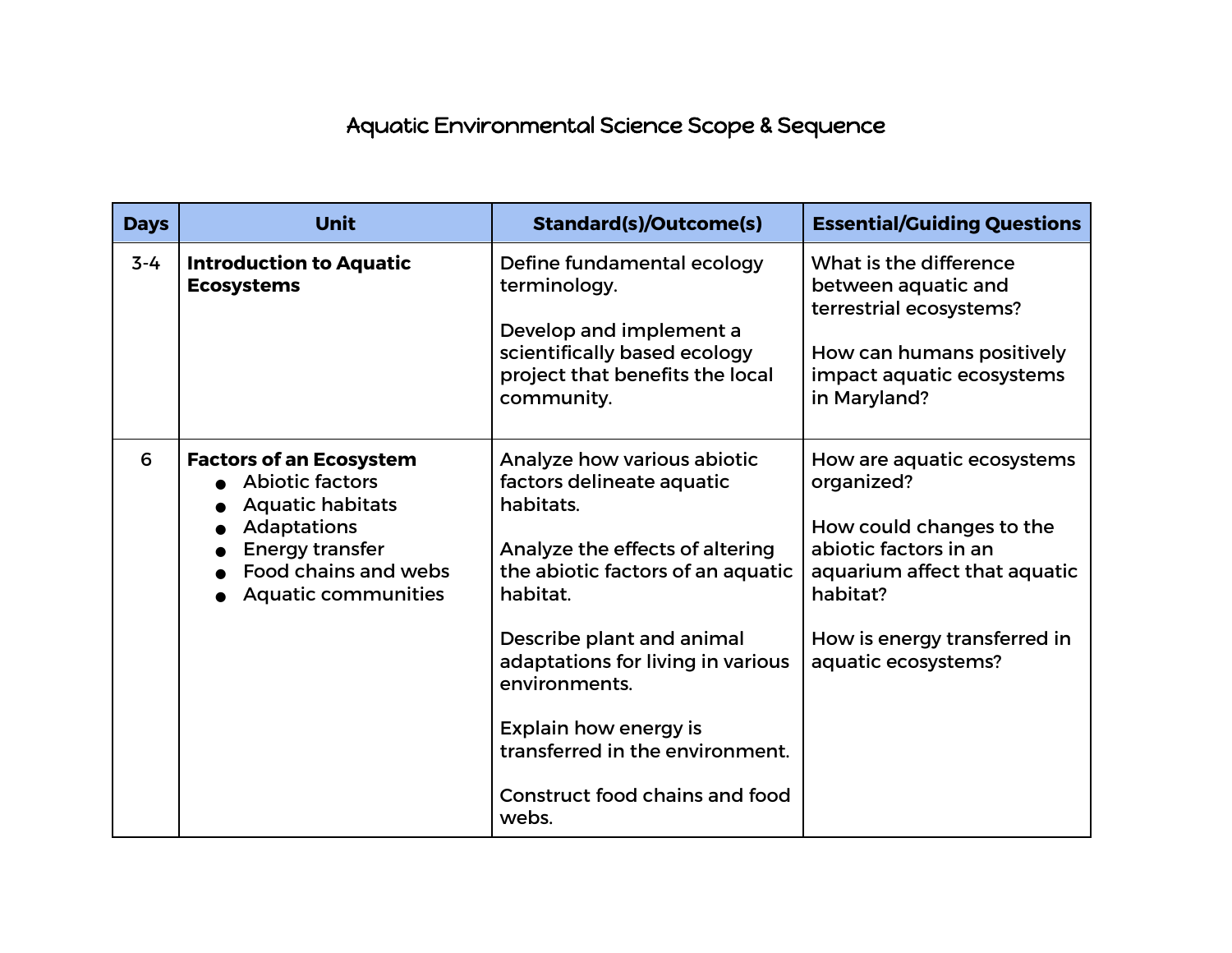|   |                                                                                                                                                                                                                                                                                  | Describe how abiotic factors<br>play a role in the aquatic biotic<br>community                                                                                                                                                                                                                                               |                                                                                                                                                          |
|---|----------------------------------------------------------------------------------------------------------------------------------------------------------------------------------------------------------------------------------------------------------------------------------|------------------------------------------------------------------------------------------------------------------------------------------------------------------------------------------------------------------------------------------------------------------------------------------------------------------------------|----------------------------------------------------------------------------------------------------------------------------------------------------------|
| 6 | <b>Properties of Water</b><br>Temperature and basic<br>properties<br>Chemicals dissolved in<br>water<br><b>Variation of water</b><br>temperature<br>Turbidity<br>Light transmission and<br>photosynthesis<br>Water depth and related<br>factors<br>Hydrologic cycle<br>Watershed | Explain water's ability to<br>support organisms.<br><b>Explain how dissolved</b><br>chemicals in water affect living<br>organisms.<br>Compare water temperatures<br>from one body of water to<br>another, and within a single<br>body of water.<br><b>Explain the importance of light</b><br>transmission to photosynthesis. | How do factors of water<br>affect biotic and abiotic<br>factors in aquatic<br>ecosystems?<br>How does turbidity affect the<br>process of photosynthesis? |
| 7 | <b>Groundwater</b><br>Water table<br>Water in soil and rock<br>Wetlands and hydrology<br><b>Filtering pollution</b><br>Percolation, porosity,                                                                                                                                    | Model the components of a<br>water table, including<br>saturated<br>and unsaturated zones.<br>capillary<br>fringe, recharge, and relation to                                                                                                                                                                                 | How is water held in soil and<br>rock?<br>How does groundwater<br>impact aquatic ecosystems?                                                             |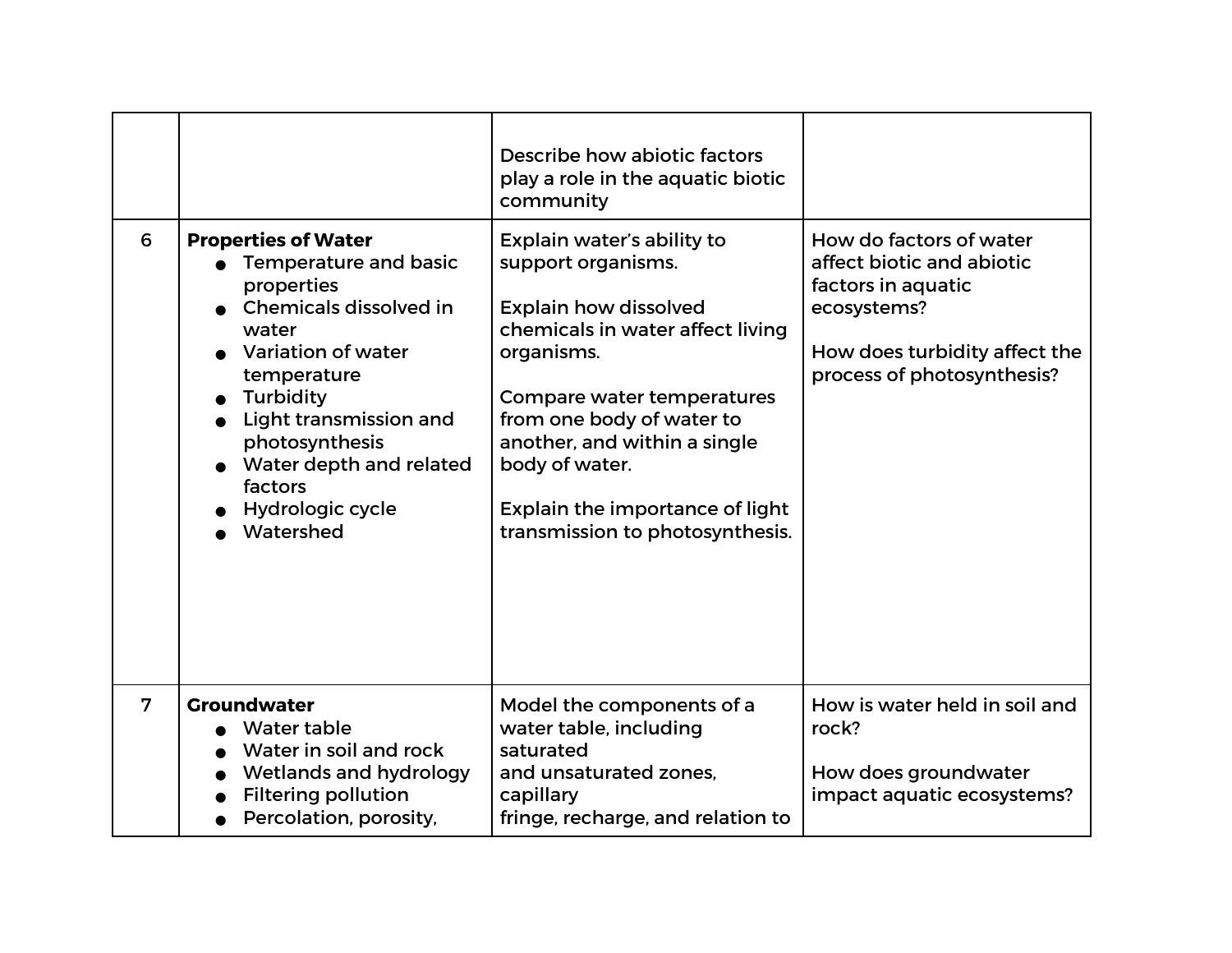|                | permeability<br>Runoff<br>Types of pollution that<br>affect groundwater<br>Saltwater intrusion and<br>the water table                                                                                                                                                                                              | surface water.<br>Describe how water is held in<br>soil<br>and rock.                                                                                                                                                                                                                                                                                                                                                                   |                                                                                                                                                                                                                                                                                                                             |
|----------------|--------------------------------------------------------------------------------------------------------------------------------------------------------------------------------------------------------------------------------------------------------------------------------------------------------------------|----------------------------------------------------------------------------------------------------------------------------------------------------------------------------------------------------------------------------------------------------------------------------------------------------------------------------------------------------------------------------------------------------------------------------------------|-----------------------------------------------------------------------------------------------------------------------------------------------------------------------------------------------------------------------------------------------------------------------------------------------------------------------------|
| $\overline{3}$ | <b>Lakes and Ponds</b><br>Stratification<br>Eutrophication<br>Human impact on<br>eutrophication                                                                                                                                                                                                                    | Model the temperature<br>stratification and turnover of<br>lakes and ponds.                                                                                                                                                                                                                                                                                                                                                            | How do humans impact<br>eutrophication?<br>Why is pH important to<br>organisms in an aquatic<br>ecosystem?                                                                                                                                                                                                                  |
| 10             | <b>Flowing Water</b><br>• Major county stream and<br>tributaries<br><b>Stream structure</b><br>Importance of water from<br>streams<br><b>Physical factors of</b><br>streams<br><b>Stream analysis</b><br><b>Stream communities</b><br><b>Calculating biotic index</b><br>and stream health<br><b>Forest buffer</b> | Identify and determine from<br>topographic maps the<br>following fundamentals of<br>stream structure, and relate<br>this structure to the problems<br>of stream pollution.<br>Distinguish between various<br>physical factors on a freshwater<br>stream<br>Analyze a stream and<br>determine the concentrations<br>of various chemicals<br>Calculate the biotic index of<br>the stream and explain its<br>connection to stream health. | How is a topographical map<br>useful in predicting possible<br>sources of pollution in a<br>watershed?<br>How does stream pollution<br>affect wildlife habitats?<br>Why are stream assessments<br>useful?<br>How do we test for water<br>quality?<br>What does the biotic index<br>tell us about the health of a<br>stream? |